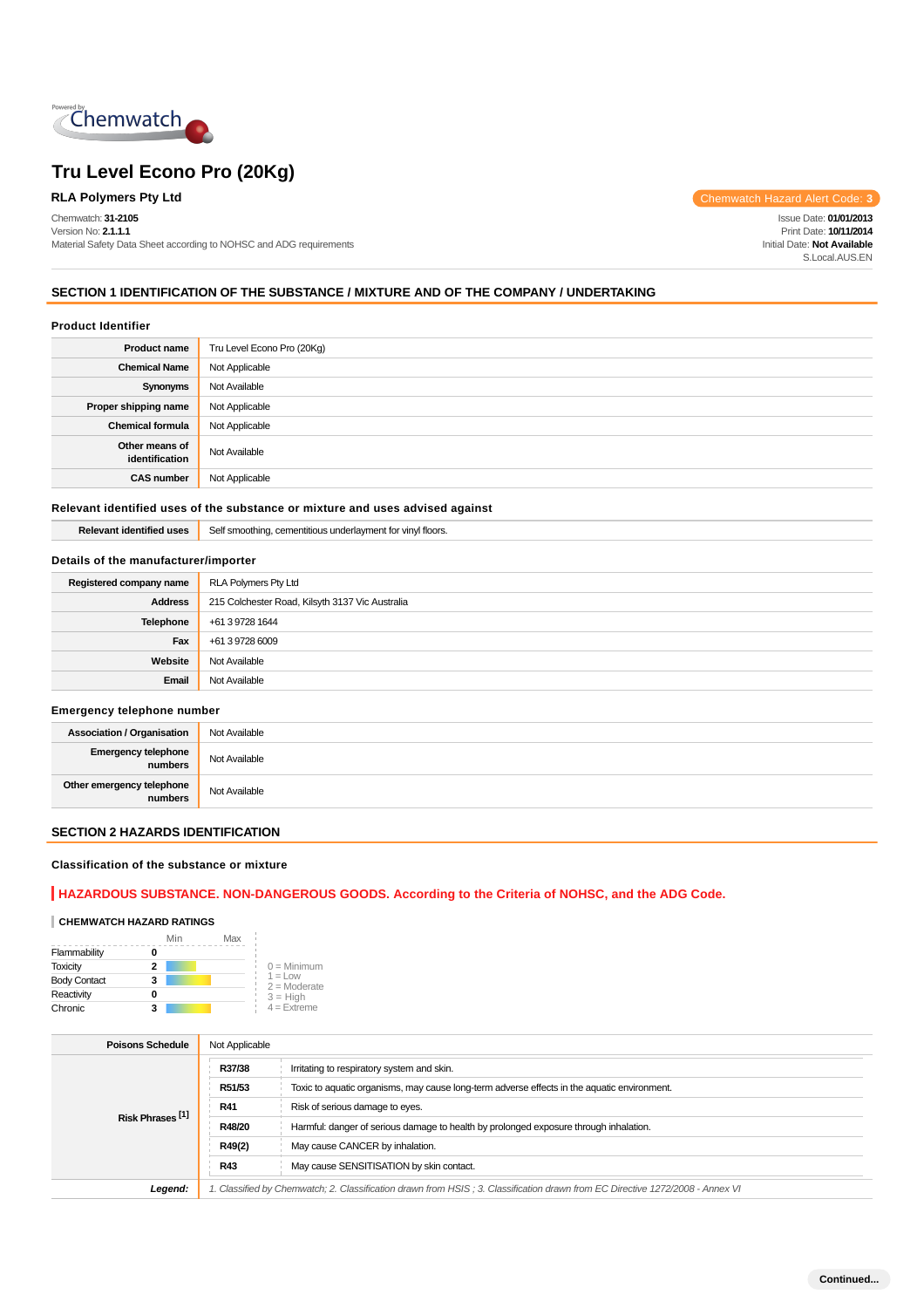

Relevant risk statements are found in section 2

**Indication(s) of danger** T, Xn, N

# **SAFETY ADVICE**

| <b>S01</b> | Keep locked up.                                                                                                              |
|------------|------------------------------------------------------------------------------------------------------------------------------|
| <b>S07</b> | Keep container tightly closed.                                                                                               |
| <b>S09</b> | Keep container in a well ventilated place.                                                                                   |
| <b>S13</b> | Keep away from food, drink and animal feeding stuffs.                                                                        |
| <b>S20</b> | When using do not eat or drink.                                                                                              |
| <b>S25</b> | Avoid contact with eyes.                                                                                                     |
| <b>S26</b> | In case of contact with eyes, rinse with plenty of water and contact Doctor or Poisons Information Centre.                   |
| <b>S28</b> | After contact with skin, wash immediately with plenty of water                                                               |
| <b>S29</b> | Do not empty into drains.                                                                                                    |
| S35        | This material and its container must be disposed of in a safe way.                                                           |
| S36        | Wear suitable protective clothing.                                                                                           |
| <b>S37</b> | Wear suitable gloves.                                                                                                        |
| <b>S38</b> | In case of insufficient ventilation, wear suitable respiratory equipment.                                                    |
| S39        | Wear eye/face protection.                                                                                                    |
| <b>S40</b> | To clean the floor and all objects contaminated by this material, use water and detergent.                                   |
| <b>S45</b> | In case of accident or if you feel unwell IMMEDIATELY contact Doctor or Poisons Information Centre (show label if possible). |
| <b>S46</b> | If swallowed, seek medical advice immediately and show this container or label.                                              |
| <b>S51</b> | Use only in well ventilated areas.                                                                                           |
| <b>S53</b> | Avoid exposure - obtain special instructions before use.                                                                     |
| <b>S56</b> | Dispose of this material and its container at hazardous or special waste collection point.                                   |
| <b>S57</b> | Use appropriate container to avoid environmental contamination.                                                              |
| <b>S61</b> | Avoid release to the environment. Refer to special instructions/Safety data sheets.                                          |
| <b>S64</b> | If swallowed, rinse mouth with water (only if the person is conscious).                                                      |
|            |                                                                                                                              |

#### **Other hazards**

| n and/or ingestion may produce health damage.                        |
|----------------------------------------------------------------------|
| lative effects may result following exposure <sup>*</sup> .<br>`umul |

# **SECTION 3 COMPOSITION / INFORMATION ON INGREDIENTS**

#### **Substances**

See section below for composition of Mixtures

#### **Mixtures**

| <b>CAS No</b>                                                                              | %[weight] | Name                                            |
|--------------------------------------------------------------------------------------------|-----------|-------------------------------------------------|
| 14808-60-7                                                                                 | 30-60     | Silica 100G                                     |
| 471-34-1                                                                                   | 10-30     | calcium carbonate                               |
| 65997-15-1                                                                                 | $2 - 10$  | portland cement                                 |
|                                                                                            |           | Note: Manufacturer has supplied full ingredient |
|                                                                                            |           | information to allow CHEMWATCH assessment.      |
| Note: Monufacturer has supplied full incredient information to allow CHEMIMATCH assessment |           |                                                 |

Note: Manufacturer has supplied full ingredient information to allow CHEMWATCH assessment.

# **SECTION 4 FIRST AID MEASURES**

# **Description of first aid measures**

| <b>Eye Contact</b>  | If this product comes in contact with the eyes:<br>$\blacktriangleright$ Immediately hold eyelids apart and flush the eye continuously with running water.<br>Ensure complete irrigation of the eye by keeping eyelids apart and away from eye and moving the eyelids by occasionally lifting the upper and lower lids.<br>• Continue flushing until advised to stop by the Poisons Information Centre or a doctor, or for at least 15 minutes.<br>Transport to hospital or doctor without delay.<br>► Removal of contact lenses after an eye injury should only be undertaken by skilled personnel. |
|---------------------|------------------------------------------------------------------------------------------------------------------------------------------------------------------------------------------------------------------------------------------------------------------------------------------------------------------------------------------------------------------------------------------------------------------------------------------------------------------------------------------------------------------------------------------------------------------------------------------------------|
| <b>Skin Contact</b> | If skin contact occurs:<br>In mediately remove all contaminated clothing, including footwear.<br>Flush skin and hair with running water (and soap if available).<br>▶ Seek medical attention in event of irritation.                                                                                                                                                                                                                                                                                                                                                                                 |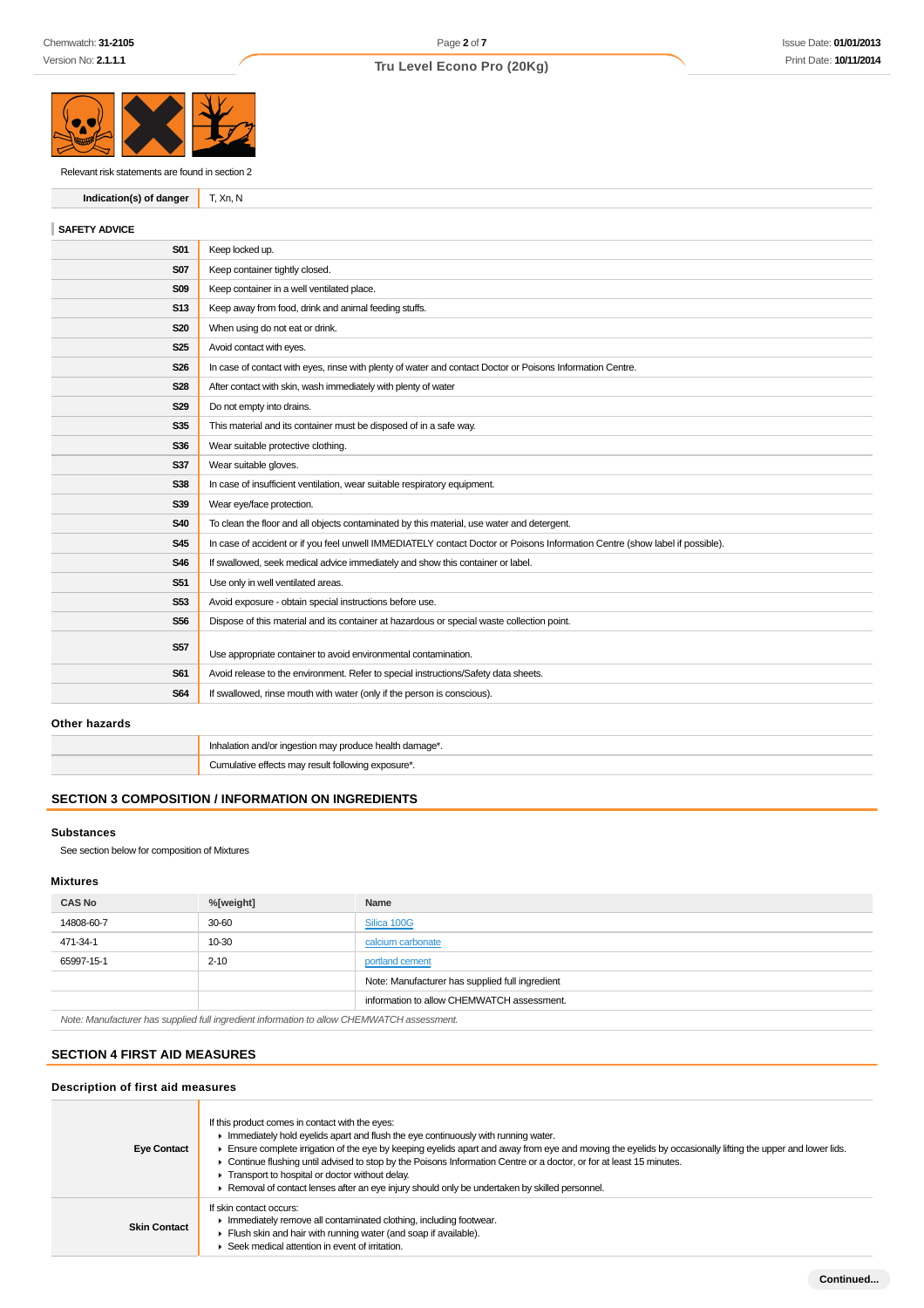| Inhalation | If fumes or combustion products are inhaled remove from contaminated area.<br>Lay patient down. Keep warm and rested.<br>► Prostheses such as false teeth, which may block airway, should be removed, where possible, prior to initiating first aid procedures.<br>Apply artificial respiration if not breathing, preferably with a demand valve resuscitator, bag-valve mask device, or pocket mask as trained. Perform CPR if                                                                |
|------------|------------------------------------------------------------------------------------------------------------------------------------------------------------------------------------------------------------------------------------------------------------------------------------------------------------------------------------------------------------------------------------------------------------------------------------------------------------------------------------------------|
|            | necessary.<br>Transport to hospital, or doctor, without delay.                                                                                                                                                                                                                                                                                                                                                                                                                                 |
| Ingestion  | If swallowed do <b>NOT</b> induce vomiting.<br>If vomiting occurs, lean patient forward or place on left side (head-down position, if possible) to maintain open airway and prevent aspiration.<br>• Observe the patient carefully.<br>▶ Never give liquid to a person showing signs of being sleepy or with reduced awareness; i.e. becoming unconscious.<br>Give water to rinse out mouth, then provide liquid slowly and as much as casualty can comfortably drink.<br>Seek medical advice. |

#### **Indication of any immediate medical attention and special treatment needed**

Treat symptomatically.

# **SECTION 5 FIREFIGHTING MEASURES**

# **Extinguishing media**  $\blacktriangleright$  There is no restriction on the type of extinguisher which may be used. Use extinguishing media suitable for surrounding area.

#### **Special hazards arising from the substrate or mixture**

**Fire Incompatibility** None known.

#### **Advice for firefighters**

| <b>Fire Fighting</b>         | Alert Fire Brigade and tell them location and nature of hazard.<br>• Wear breathing apparatus plus protective gloves in the event of a fire.<br>Prevent, by any means available, spillage from entering drains or water courses.<br>• Use fire fighting procedures suitable for surrounding area. |
|------------------------------|---------------------------------------------------------------------------------------------------------------------------------------------------------------------------------------------------------------------------------------------------------------------------------------------------|
| <b>Fire/Explosion Hazard</b> | $\blacktriangleright$ Non combustible.<br>Not considered a significant fire risk, however containers may burn.<br>, silicon dioxide (SiO2) May emit poisonous fumes May emit corrosive fumes.                                                                                                     |

#### **SECTION 6 ACCIDENTAL RELEASE MEASURES**

#### **Personal precautions, protective equipment and emergency procedures**

| <b>Minor Spills</b> | Remove all ignition sources.<br>$\triangleright$ Clean up all spills immediately.<br>Avoid contact with skin and eyes.<br>Control personal contact with the substance, by using protective equipment. |
|---------------------|-------------------------------------------------------------------------------------------------------------------------------------------------------------------------------------------------------|
| <b>Major Spills</b> | Moderate hazard.<br>CAUTION: Advise personnel in area.<br>Alert Emergency Services and tell them location and nature of hazard.<br>• Control personal contact by wearing protective clothing.         |
|                     |                                                                                                                                                                                                       |
|                     | Personal Protective Equipment advice is contained in Section 8 of the MSDS.                                                                                                                           |

# **SECTION 7 HANDLING AND STORAGE**

#### **Precautions for safe handling**

| Safe handling     | Avoid all personal contact, including inhalation.<br>▶ Wear protective clothing when risk of exposure occurs.<br>Use in a well-ventilated area.<br>Prevent concentration in hollows and sumps.              |
|-------------------|-------------------------------------------------------------------------------------------------------------------------------------------------------------------------------------------------------------|
| Other information | Store in original containers.<br>▶ Keep containers securely sealed.<br>Store in a cool, dry area protected from environmental extremes.<br>Store away from incompatible materials and foodstuff containers. |

#### **Conditions for safe storage, including any incompatibilities**

| ▶ Check all containers are clearly labelled and free from leaks.                                   |  |
|----------------------------------------------------------------------------------------------------|--|
| Storage incompatibility<br>Avoid strong acids, acid chlorides, acid anhydrides and chloroformates. |  |

# **PACKAGE MATERIAL INCOMPATIBILITIES**

Not Available

#### **SECTION 8 EXPOSURE CONTROLS / PERSONAL PROTECTION**

#### **Control parameters**

**OCCUPATIONAL EXPOSURE LIMITS (OEL)**

```
INGREDIENT DATA
```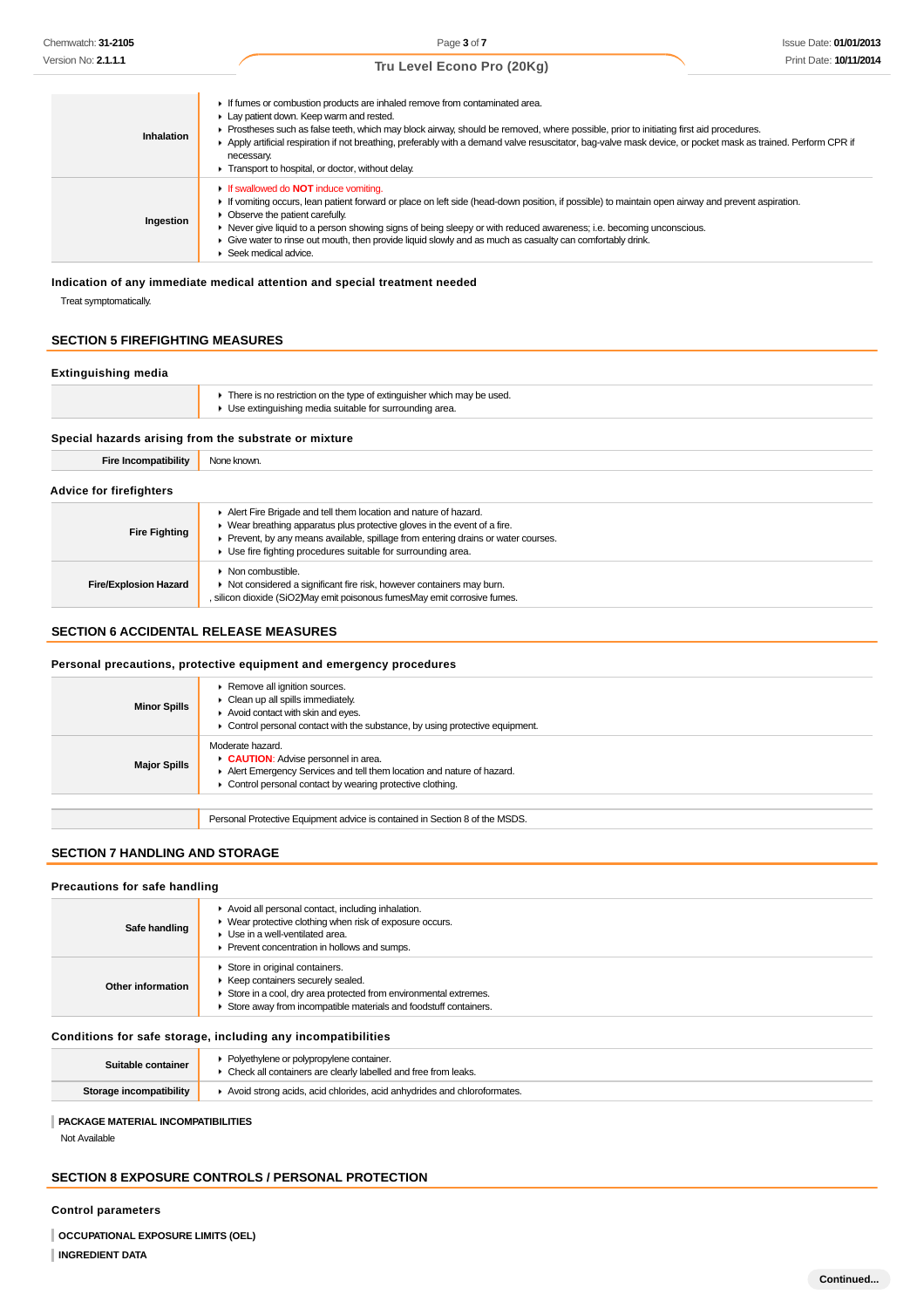| Source                       | Ingredient           | <b>Material name</b>                                                        | <b>TWA</b>        | <b>STEL</b>      | Peak             | <b>Notes</b>     |
|------------------------------|----------------------|-----------------------------------------------------------------------------|-------------------|------------------|------------------|------------------|
| Australia Exposure Standards | Silica 100G          | Silica - Crystalline Quartz (respirable dust) / Quartz (respirable<br>dust) | 0.1<br>mg/m3      | Not<br>Available | Not<br>Available | Not<br>Available |
| Australia Exposure Standards | calcium<br>carbonate | Calcium carbonate (a)                                                       | $10 \text{ mg/m}$ | Not<br>Available | Not<br>Available | Not<br>Available |
| Australia Exposure Standards | portland cement      | Portland cement (a)                                                         | $10 \text{ mg/m}$ | Not<br>Available | Not<br>Available | Not<br>Available |

#### **EMERGENCY LIMITS**

| _________________________  |                                                 |        |                         |                   |        |  |
|----------------------------|-------------------------------------------------|--------|-------------------------|-------------------|--------|--|
| Ingredient                 | TEEL-0                                          | TEEL-1 | TEEL-2                  |                   | TEEL-3 |  |
| Tru Level Econo Pro (20Kg) | Not Available<br>Not Available<br>Not Available |        |                         | Not Available     |        |  |
|                            |                                                 |        |                         |                   |        |  |
| Ingredient                 | <b>Original IDLH</b>                            |        | <b>Revised IDLH</b>     |                   |        |  |
| Silica 100G                | $N.E.$ mg/m $3/N.E.$ ppm                        |        |                         | $50 \text{ mg/m}$ |        |  |
| calcium carbonate          | Not Available                                   |        |                         | Not Available     |        |  |
| portland cement            | N.E. $mq/m3 / N.E.$ ppm                         |        | $5,000 \,\mathrm{mg/m}$ |                   |        |  |

#### **Exposure controls**

| Chemwatch: 31-2105                                                                                                                                                                                                                                                                                                                                         |                                                                                        |                                                 |                                                                                                                                                                                                                                                                                                                                                                                                                                                                                                                                                                       | Page 4 of 7                                                                             |                                                                                                                                                                                                                                                                                                                                                                                                           |                               |                    |                  |                          | <b>Issue Date: 01/01/20</b> |
|------------------------------------------------------------------------------------------------------------------------------------------------------------------------------------------------------------------------------------------------------------------------------------------------------------------------------------------------------------|----------------------------------------------------------------------------------------|-------------------------------------------------|-----------------------------------------------------------------------------------------------------------------------------------------------------------------------------------------------------------------------------------------------------------------------------------------------------------------------------------------------------------------------------------------------------------------------------------------------------------------------------------------------------------------------------------------------------------------------|-----------------------------------------------------------------------------------------|-----------------------------------------------------------------------------------------------------------------------------------------------------------------------------------------------------------------------------------------------------------------------------------------------------------------------------------------------------------------------------------------------------------|-------------------------------|--------------------|------------------|--------------------------|-----------------------------|
| Version No: <b>2.1.1.1</b>                                                                                                                                                                                                                                                                                                                                 |                                                                                        |                                                 | Tru Level Econo Pro (20Kg)                                                                                                                                                                                                                                                                                                                                                                                                                                                                                                                                            |                                                                                         |                                                                                                                                                                                                                                                                                                                                                                                                           |                               |                    |                  |                          | Print Date: 10/11/20        |
|                                                                                                                                                                                                                                                                                                                                                            |                                                                                        |                                                 |                                                                                                                                                                                                                                                                                                                                                                                                                                                                                                                                                                       |                                                                                         |                                                                                                                                                                                                                                                                                                                                                                                                           |                               |                    |                  |                          |                             |
| <b>Source</b>                                                                                                                                                                                                                                                                                                                                              | Ingredient                                                                             | <b>Material name</b>                            | Silica - Crystalline Quartz (respirable dust) / Quartz (respirable                                                                                                                                                                                                                                                                                                                                                                                                                                                                                                    |                                                                                         |                                                                                                                                                                                                                                                                                                                                                                                                           | <b>TWA</b><br>0.1             | <b>STEL</b><br>Not | Peak<br>Not      |                          | <b>Notes</b><br>Not         |
| Australia Exposure Standards                                                                                                                                                                                                                                                                                                                               | Silica 100G                                                                            | dust)                                           |                                                                                                                                                                                                                                                                                                                                                                                                                                                                                                                                                                       |                                                                                         |                                                                                                                                                                                                                                                                                                                                                                                                           | mg/m3                         | Available          | Available        |                          | Available                   |
| Australia Exposure Standards                                                                                                                                                                                                                                                                                                                               | calcium<br>carbonate                                                                   | Calcium carbonate (a)                           |                                                                                                                                                                                                                                                                                                                                                                                                                                                                                                                                                                       |                                                                                         |                                                                                                                                                                                                                                                                                                                                                                                                           | $10 \text{ mg/m}$             | Not<br>Available   | Not<br>Available |                          | Not<br>Available            |
| Australia Exposure Standards                                                                                                                                                                                                                                                                                                                               | portland cement                                                                        | Portland cement (a)                             |                                                                                                                                                                                                                                                                                                                                                                                                                                                                                                                                                                       |                                                                                         |                                                                                                                                                                                                                                                                                                                                                                                                           | $10 \text{ mg/m}$             | Not<br>Available   | Not<br>Available |                          | Not<br>Available            |
| <b>EMERGENCY LIMITS</b>                                                                                                                                                                                                                                                                                                                                    |                                                                                        |                                                 |                                                                                                                                                                                                                                                                                                                                                                                                                                                                                                                                                                       |                                                                                         |                                                                                                                                                                                                                                                                                                                                                                                                           |                               |                    |                  |                          |                             |
| Ingredient                                                                                                                                                                                                                                                                                                                                                 | TEEL-0                                                                                 |                                                 | TEEL-1                                                                                                                                                                                                                                                                                                                                                                                                                                                                                                                                                                |                                                                                         | TEEL-2                                                                                                                                                                                                                                                                                                                                                                                                    |                               |                    | TEEL-3           |                          |                             |
| Tru Level Econo Pro (20Kg)                                                                                                                                                                                                                                                                                                                                 | Not Available                                                                          | Not Available<br>Not Available<br>Not Available |                                                                                                                                                                                                                                                                                                                                                                                                                                                                                                                                                                       |                                                                                         |                                                                                                                                                                                                                                                                                                                                                                                                           |                               |                    |                  |                          |                             |
| Ingredient                                                                                                                                                                                                                                                                                                                                                 | Original IDLH                                                                          | <b>Revised IDLH</b>                             |                                                                                                                                                                                                                                                                                                                                                                                                                                                                                                                                                                       |                                                                                         |                                                                                                                                                                                                                                                                                                                                                                                                           |                               |                    |                  |                          |                             |
| Silica 100G                                                                                                                                                                                                                                                                                                                                                | N.E. mg/m3 / N.E. ppm                                                                  |                                                 |                                                                                                                                                                                                                                                                                                                                                                                                                                                                                                                                                                       |                                                                                         |                                                                                                                                                                                                                                                                                                                                                                                                           | 50 mg/m3                      |                    |                  |                          |                             |
| calcium carbonate                                                                                                                                                                                                                                                                                                                                          | Not Available                                                                          |                                                 |                                                                                                                                                                                                                                                                                                                                                                                                                                                                                                                                                                       |                                                                                         | Not Available                                                                                                                                                                                                                                                                                                                                                                                             |                               |                    |                  |                          |                             |
| portland cement                                                                                                                                                                                                                                                                                                                                            | N.E. mg/m3 / N.E. ppm                                                                  |                                                 |                                                                                                                                                                                                                                                                                                                                                                                                                                                                                                                                                                       |                                                                                         |                                                                                                                                                                                                                                                                                                                                                                                                           | 5,000 mg/m3                   |                    |                  |                          |                             |
| <b>Exposure controls</b>                                                                                                                                                                                                                                                                                                                                   |                                                                                        |                                                 |                                                                                                                                                                                                                                                                                                                                                                                                                                                                                                                                                                       |                                                                                         |                                                                                                                                                                                                                                                                                                                                                                                                           |                               |                    |                  |                          |                             |
| Appropriate engineering<br>controls                                                                                                                                                                                                                                                                                                                        | The basic types of engineering controls are:<br>"removes" air in the work environment. |                                                 | Engineering controls are used to remove a hazard or place a barrier between the worker and the hazard. Well-designed engineering controls can be highly<br>effective in protecting workers and will typically be independent of worker interactions to provide this high level of protection.<br>Process controls which involve changing the way a job activity or process is done to reduce the risk.<br>Enclosure and/or isolation of emission source which keeps a selected hazard "physically" away from the worker and ventilation that strategically "adds" and |                                                                                         |                                                                                                                                                                                                                                                                                                                                                                                                           |                               |                    |                  |                          |                             |
| <b>Personal protection</b>                                                                                                                                                                                                                                                                                                                                 |                                                                                        |                                                 |                                                                                                                                                                                                                                                                                                                                                                                                                                                                                                                                                                       |                                                                                         |                                                                                                                                                                                                                                                                                                                                                                                                           |                               |                    |                  |                          |                             |
| Eye and face protection                                                                                                                                                                                                                                                                                                                                    | Chemical goggles.                                                                      | Safety glasses with side shields.               | ▶ Contact lenses may pose a special hazard; soft contact lenses may absorb and concentrate irritants. A written policy document, describing the wearing of<br>lenses or restrictions on use, should be created for each workplace or task.                                                                                                                                                                                                                                                                                                                            |                                                                                         |                                                                                                                                                                                                                                                                                                                                                                                                           |                               |                    |                  |                          |                             |
| <b>Skin protection</b>                                                                                                                                                                                                                                                                                                                                     | See Hand protection below                                                              |                                                 |                                                                                                                                                                                                                                                                                                                                                                                                                                                                                                                                                                       |                                                                                         |                                                                                                                                                                                                                                                                                                                                                                                                           |                               |                    |                  |                          |                             |
| Hands/feet protection                                                                                                                                                                                                                                                                                                                                      | to the application.<br>choice.                                                         |                                                 | The selection of suitable gloves does not only depend on the material, but also on further marks of quality which vary from manufacturer to manufacturer. Where<br>the chemical is a preparation of several substances, the resistance of the glove material can not be calculated in advance and has therefore to be checked prior<br>The exact break through time for substances has to be obtained from the manufacturer of the protective gloves and has to be observed when making a final<br>Suitability and durability of glove type is dependent on usage.    |                                                                                         |                                                                                                                                                                                                                                                                                                                                                                                                           |                               |                    |                  |                          |                             |
| <b>Body protection</b>                                                                                                                                                                                                                                                                                                                                     | See Other protection below                                                             |                                                 |                                                                                                                                                                                                                                                                                                                                                                                                                                                                                                                                                                       |                                                                                         |                                                                                                                                                                                                                                                                                                                                                                                                           |                               |                    |                  |                          |                             |
| Other protection                                                                                                                                                                                                                                                                                                                                           | • Overalls.<br>P.V.C. apron.<br>Barrier cream.                                         |                                                 |                                                                                                                                                                                                                                                                                                                                                                                                                                                                                                                                                                       |                                                                                         |                                                                                                                                                                                                                                                                                                                                                                                                           |                               |                    |                  |                          |                             |
| <b>Thermal hazards</b>                                                                                                                                                                                                                                                                                                                                     | Not Available                                                                          |                                                 |                                                                                                                                                                                                                                                                                                                                                                                                                                                                                                                                                                       |                                                                                         |                                                                                                                                                                                                                                                                                                                                                                                                           |                               |                    |                  |                          |                             |
| Recommended material(s)<br><b>GLOVE SELECTION INDEX</b><br>Glove selection is based on a modified presentation of the:<br>"Forsberg Clothing Performance Index".<br>The effect(s) of the following substance(s) are taken into account in the computer-                                                                                                    |                                                                                        |                                                 |                                                                                                                                                                                                                                                                                                                                                                                                                                                                                                                                                                       | <b>Respiratory protection</b><br>Z88 or national equivalent)<br><b>Required Minimum</b> | Type AX-P Filter of sufficient capacity. (AS/NZS 1716 & 1715, EN 143:2000 & 149:2001, ANSI                                                                                                                                                                                                                                                                                                                | <b>Half-Face</b>              |                    | <b>Full-Face</b> |                          | <b>Powered Air</b>          |
| generated selection:<br>Tru Level Econo Pro (20Kg) Not Available                                                                                                                                                                                                                                                                                           |                                                                                        |                                                 |                                                                                                                                                                                                                                                                                                                                                                                                                                                                                                                                                                       | <b>Protection Factor</b>                                                                |                                                                                                                                                                                                                                                                                                                                                                                                           | Respirator                    |                    | Respirator       |                          | Respirator                  |
| Material                                                                                                                                                                                                                                                                                                                                                   |                                                                                        | CPI                                             |                                                                                                                                                                                                                                                                                                                                                                                                                                                                                                                                                                       | up to $10 \times ES$                                                                    |                                                                                                                                                                                                                                                                                                                                                                                                           | AX <sub>P1</sub><br>Air-line* | $\sim$             |                  |                          | AX PAPR-P1                  |
|                                                                                                                                                                                                                                                                                                                                                            |                                                                                        |                                                 |                                                                                                                                                                                                                                                                                                                                                                                                                                                                                                                                                                       | up to $50 \times ES$                                                                    |                                                                                                                                                                                                                                                                                                                                                                                                           | Air-line**                    | AX <sub>P2</sub>   |                  |                          | AX PAPR-P2                  |
| * CPI - Chemwatch Performance Index<br>A: Best Selection                                                                                                                                                                                                                                                                                                   |                                                                                        |                                                 |                                                                                                                                                                                                                                                                                                                                                                                                                                                                                                                                                                       | up to $100 \times ES$                                                                   |                                                                                                                                                                                                                                                                                                                                                                                                           |                               | AX <sub>P3</sub>   |                  | $\overline{\phantom{a}}$ |                             |
| B: Satisfactory; may degrade after 4 hours continuous immersion                                                                                                                                                                                                                                                                                            |                                                                                        |                                                 |                                                                                                                                                                                                                                                                                                                                                                                                                                                                                                                                                                       |                                                                                         |                                                                                                                                                                                                                                                                                                                                                                                                           |                               |                    | Air-line*        | $\sim$                   |                             |
| C: Poor to Dangerous Choice for other than short term immersion<br>NOTE: As a series of factors will influence the actual performance of the glove, a final                                                                                                                                                                                                |                                                                                        |                                                 | $100 + x ES$                                                                                                                                                                                                                                                                                                                                                                                                                                                                                                                                                          |                                                                                         |                                                                                                                                                                                                                                                                                                                                                                                                           |                               | Air-line**         |                  | AX PAPR-P3               |                             |
| selection must be based on detailed observation. -<br>* Where the glove is to be used on a short term, casual or infrequent basis, factors such as<br>"feel" or convenience (e.g. disposability), may dictate a choice of gloves which might otherwise<br>be unsuitable following long-term or frequent use. A qualified practitioner should be consulted. |                                                                                        |                                                 |                                                                                                                                                                                                                                                                                                                                                                                                                                                                                                                                                                       |                                                                                         | * - Negative pressure demand ** - Continuous flow<br>$A(AII$ classes) = Organic vapours, B AUS or B1 = Acid gasses, B2 = Acid gas or hydrogen<br>cyanide(HCN), B3 = Acid gas or hydrogen cyanide(HCN), $E =$ Sulfur dioxide(SO2), G =<br>Agricultural chemicals, K = Ammonia(NH3), Hg = Mercury, NO = Oxides of nitrogen, MB =<br>Methyl bromide, AX = Low boiling point organic compounds(below 65 degC) |                               |                    |                  |                          |                             |
| <b>SECTION 9 PHYSICAL AND CHEMICAL PROPERTIES</b>                                                                                                                                                                                                                                                                                                          |                                                                                        |                                                 |                                                                                                                                                                                                                                                                                                                                                                                                                                                                                                                                                                       |                                                                                         |                                                                                                                                                                                                                                                                                                                                                                                                           |                               |                    |                  |                          |                             |
| Information on basic physical and chemical properties                                                                                                                                                                                                                                                                                                      |                                                                                        |                                                 |                                                                                                                                                                                                                                                                                                                                                                                                                                                                                                                                                                       |                                                                                         |                                                                                                                                                                                                                                                                                                                                                                                                           |                               |                    |                  |                          |                             |
| Appearance                                                                                                                                                                                                                                                                                                                                                 | Fine grey powder; partly mixes with water.                                             |                                                 |                                                                                                                                                                                                                                                                                                                                                                                                                                                                                                                                                                       |                                                                                         |                                                                                                                                                                                                                                                                                                                                                                                                           |                               |                    |                  |                          |                             |
| <b>Physical state</b>                                                                                                                                                                                                                                                                                                                                      | <b>Divided Solid</b>                                                                   |                                                 |                                                                                                                                                                                                                                                                                                                                                                                                                                                                                                                                                                       |                                                                                         | Relative density (Water = 1)                                                                                                                                                                                                                                                                                                                                                                              | >1.5                          |                    |                  |                          |                             |
|                                                                                                                                                                                                                                                                                                                                                            |                                                                                        |                                                 |                                                                                                                                                                                                                                                                                                                                                                                                                                                                                                                                                                       |                                                                                         |                                                                                                                                                                                                                                                                                                                                                                                                           |                               |                    |                  |                          |                             |

#### **Recommended material(s)**

#### **Respiratory protection**

| <b>Required Minimum</b><br><b>Protection Factor</b> | Half-Face<br>Respirator       | <b>Full-Face</b><br>Respirator | <b>Powered Air</b><br>Respirator |
|-----------------------------------------------------|-------------------------------|--------------------------------|----------------------------------|
| up to $10 \times ES$                                | AX <sub>P1</sub><br>Air-line* |                                | AX PAPR-P1<br>۰                  |
| up to $50 \times ES$                                | Air-line**                    | AX <sub>P2</sub>               | AX PAPR-P2                       |
| up to $100 \times ES$                               | ۰                             | AX <sub>P3</sub>               | ۰                                |
|                                                     |                               | Air-line*                      | ۰                                |
| $100 + x ES$                                        | ۰                             | Air-line**                     | AX PAPR-P3                       |

#### **SECTION 9 PHYSICAL AND CHEMICAL PROPERTIES**

#### **Information on basic physical and chemical properties**

| Appearance            | Fine grey powder; partly mixes with water. |                              |      |
|-----------------------|--------------------------------------------|------------------------------|------|
|                       |                                            |                              |      |
| <b>Physical state</b> | <b>Divided Solid</b>                       | Relative density (Water = 1) | >1.5 |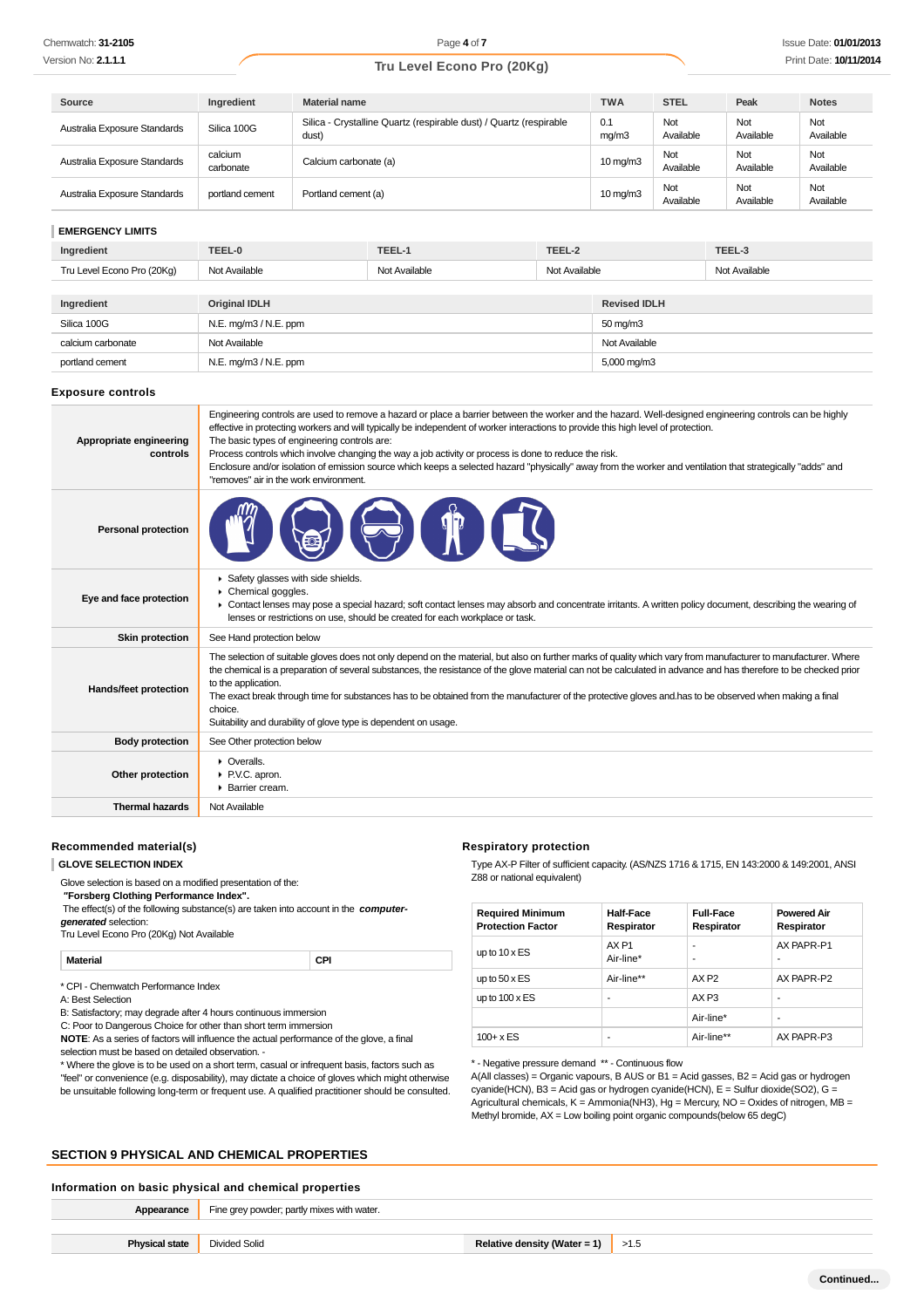| Chemwatch: 31-2105                                                                  |                                                                                                                                                                                                                     | Page 5 of 7                                                                                                                                                                                                                                                                                                                                                                                                                                                                                                    | <b>Issue Date: 01/01/201</b>                                                                                                                                                                                                                                                                                                  |  |  |  |  |  |
|-------------------------------------------------------------------------------------|---------------------------------------------------------------------------------------------------------------------------------------------------------------------------------------------------------------------|----------------------------------------------------------------------------------------------------------------------------------------------------------------------------------------------------------------------------------------------------------------------------------------------------------------------------------------------------------------------------------------------------------------------------------------------------------------------------------------------------------------|-------------------------------------------------------------------------------------------------------------------------------------------------------------------------------------------------------------------------------------------------------------------------------------------------------------------------------|--|--|--|--|--|
| Version No: <b>2.1.1.1</b>                                                          |                                                                                                                                                                                                                     | Tru Level Econo Pro (20Kg)                                                                                                                                                                                                                                                                                                                                                                                                                                                                                     | Print Date: 10/11/201                                                                                                                                                                                                                                                                                                         |  |  |  |  |  |
| Odour                                                                               | Not Available                                                                                                                                                                                                       | <b>Partition coefficient</b><br>n-octanol / water                                                                                                                                                                                                                                                                                                                                                                                                                                                              | Not Available                                                                                                                                                                                                                                                                                                                 |  |  |  |  |  |
| Odour threshold                                                                     | Not Available                                                                                                                                                                                                       | Auto-ignition temperature<br>$(^{\circ}C)$                                                                                                                                                                                                                                                                                                                                                                                                                                                                     | Not Applicable                                                                                                                                                                                                                                                                                                                |  |  |  |  |  |
| pH (as supplied)                                                                    | Not Applicable                                                                                                                                                                                                      | Decomposition<br>Not Available<br>temperature                                                                                                                                                                                                                                                                                                                                                                                                                                                                  |                                                                                                                                                                                                                                                                                                                               |  |  |  |  |  |
| Melting point / freezing<br>point (°C)                                              | Not Available                                                                                                                                                                                                       | <b>Viscosity (cSt)</b>                                                                                                                                                                                                                                                                                                                                                                                                                                                                                         | Not Applicable                                                                                                                                                                                                                                                                                                                |  |  |  |  |  |
| Initial boiling point and<br>boiling range (°C)                                     | Not Available                                                                                                                                                                                                       | Molecular weight (g/mol)<br>Not Applicable                                                                                                                                                                                                                                                                                                                                                                                                                                                                     |                                                                                                                                                                                                                                                                                                                               |  |  |  |  |  |
| Flash point (°C)                                                                    | Not Available                                                                                                                                                                                                       | <b>Taste</b>                                                                                                                                                                                                                                                                                                                                                                                                                                                                                                   | Not Available                                                                                                                                                                                                                                                                                                                 |  |  |  |  |  |
| <b>Evaporation rate</b>                                                             | Not Available                                                                                                                                                                                                       | <b>Explosive properties</b>                                                                                                                                                                                                                                                                                                                                                                                                                                                                                    | Not Available                                                                                                                                                                                                                                                                                                                 |  |  |  |  |  |
| <b>Flammability</b>                                                                 | Not Available                                                                                                                                                                                                       | <b>Oxidising properties</b>                                                                                                                                                                                                                                                                                                                                                                                                                                                                                    | Not Available                                                                                                                                                                                                                                                                                                                 |  |  |  |  |  |
| Upper Explosive Limit (%)                                                           | Not Applicable                                                                                                                                                                                                      | Surface Tension (dyn/cm or<br>mN/m                                                                                                                                                                                                                                                                                                                                                                                                                                                                             | Not Applicable                                                                                                                                                                                                                                                                                                                |  |  |  |  |  |
| Lower Explosive Limit (%)                                                           | Not Applicable                                                                                                                                                                                                      | <b>Volatile Component (%vol)</b>                                                                                                                                                                                                                                                                                                                                                                                                                                                                               | Not Available                                                                                                                                                                                                                                                                                                                 |  |  |  |  |  |
| Vapour pressure (kPa)                                                               | Negligible                                                                                                                                                                                                          | Gas group                                                                                                                                                                                                                                                                                                                                                                                                                                                                                                      | Not Available                                                                                                                                                                                                                                                                                                                 |  |  |  |  |  |
| Solubility in water (g/L)                                                           | Partly Miscible                                                                                                                                                                                                     | pH as a solution(1%)                                                                                                                                                                                                                                                                                                                                                                                                                                                                                           | Not Applicable                                                                                                                                                                                                                                                                                                                |  |  |  |  |  |
| Vapour density (Air = 1)                                                            | Not Available                                                                                                                                                                                                       | VOC g/L                                                                                                                                                                                                                                                                                                                                                                                                                                                                                                        | Not Available                                                                                                                                                                                                                                                                                                                 |  |  |  |  |  |
| <b>SECTION 10 STABILITY AND REACTIVITY</b>                                          |                                                                                                                                                                                                                     |                                                                                                                                                                                                                                                                                                                                                                                                                                                                                                                |                                                                                                                                                                                                                                                                                                                               |  |  |  |  |  |
| <b>Reactivity</b>                                                                   | See section 7                                                                                                                                                                                                       |                                                                                                                                                                                                                                                                                                                                                                                                                                                                                                                |                                                                                                                                                                                                                                                                                                                               |  |  |  |  |  |
| <b>Chemical stability</b>                                                           | • Unstable in the presence of incompatible materials.<br>Product is considered stable.<br>Hazardous polymerisation will not occur.                                                                                  |                                                                                                                                                                                                                                                                                                                                                                                                                                                                                                                |                                                                                                                                                                                                                                                                                                                               |  |  |  |  |  |
| Possibility of hazardous<br>reactions                                               | See section 7                                                                                                                                                                                                       |                                                                                                                                                                                                                                                                                                                                                                                                                                                                                                                |                                                                                                                                                                                                                                                                                                                               |  |  |  |  |  |
| <b>Conditions to avoid</b>                                                          | See section 7                                                                                                                                                                                                       |                                                                                                                                                                                                                                                                                                                                                                                                                                                                                                                |                                                                                                                                                                                                                                                                                                                               |  |  |  |  |  |
| Incompatible materials                                                              | See section 7                                                                                                                                                                                                       |                                                                                                                                                                                                                                                                                                                                                                                                                                                                                                                |                                                                                                                                                                                                                                                                                                                               |  |  |  |  |  |
| Hazardous decomposition<br>products                                                 | See section 5                                                                                                                                                                                                       |                                                                                                                                                                                                                                                                                                                                                                                                                                                                                                                |                                                                                                                                                                                                                                                                                                                               |  |  |  |  |  |
| <b>SECTION 11 TOXICOLOGICAL INFORMATION</b><br>Information on toxicological effects |                                                                                                                                                                                                                     | inhalation. In contrast to most organs, the lung is able to respond to a chemical insult by first removing or neutralising the irritant and then repairing the                                                                                                                                                                                                                                                                                                                                                 | Evidence shows, or practical experience predicts, that the material produces irritation of the respiratory system, in a substantial number of individuals, following                                                                                                                                                          |  |  |  |  |  |
| Inhaled                                                                             |                                                                                                                                                                                                                     | the recruitment and activation of many cell types, mainly derived from the vascular system.                                                                                                                                                                                                                                                                                                                                                                                                                    | damage. The repair process, which initially evolved to protect mammalian lungs from foreign matter and antigens, may however, produce further lung damage<br>resulting in the impairment of gas exchange, the primary function of the lungs. Respiratory tract irritation often results in an inflammatory response involving |  |  |  |  |  |
| Ingestion                                                                           | Considered an unlikely route of entry in commercial/industrial environments<br>Accidental ingestion of the material may be damaging to the health of the individual.                                                |                                                                                                                                                                                                                                                                                                                                                                                                                                                                                                                |                                                                                                                                                                                                                                                                                                                               |  |  |  |  |  |
| <b>Skin Contact</b>                                                                 | The material may accentuate any pre-existing dermatitis condition<br>Open cuts, abraded or irritated skin should not be exposed to this material<br>twenty-four hours or more after the end of the exposure period. | skin prior to the use of the material and ensure that any external damage is suitably protected.<br>The material produces moderate skin irritation; evidence exists, or practical experience predicts, that the material either<br>• produces moderate inflammation of the skin in a substantial number of individuals following direct contact, and/or<br>Skin irritation may also be present after prolonged or repeated exposure; this may result in a form of contact dermatitis (nonallergic).            | Entry into the blood-stream through, for example, cuts, abrasions, puncture wounds or lesions, may produce systemic injury with harmful effects. Examine the<br>reproduces significant, but moderate, inflammation when applied to the healthy intact skin of animals (for up to four hours), such inflammation being present |  |  |  |  |  |
| Eye                                                                                 |                                                                                                                                                                                                                     | When applied to the eye(s) of animals, the material produces severe ocular lesions which are present twenty-four hours or more after instillation.                                                                                                                                                                                                                                                                                                                                                             |                                                                                                                                                                                                                                                                                                                               |  |  |  |  |  |
| Chronic                                                                             |                                                                                                                                                                                                                     | Long-term exposure to respiratory irritants may result in disease of the airways involving difficult breathing and related systemic problems.<br>Harmful: danger of serious damage to health by prolonged exposure through inhalation.<br>Serious damage (clear functional disturbance or morphological change which may have toxicological significance) is likely to be caused by repeated or<br>prolonged exposure. As a rule the material produces, or contains a substance which produces severe lesions. |                                                                                                                                                                                                                                                                                                                               |  |  |  |  |  |
| Tru Level Econo Pro (20Kg)                                                          | <b>TOXICITY</b><br>Not Available                                                                                                                                                                                    | <b>IRRITATION</b><br>Not Available                                                                                                                                                                                                                                                                                                                                                                                                                                                                             |                                                                                                                                                                                                                                                                                                                               |  |  |  |  |  |
| Silica 100G                                                                         | <b>TOXICITY</b><br>Not Available                                                                                                                                                                                    | <b>IRRITATION</b><br>Y<br>Not Available                                                                                                                                                                                                                                                                                                                                                                                                                                                                        |                                                                                                                                                                                                                                                                                                                               |  |  |  |  |  |
|                                                                                     |                                                                                                                                                                                                                     |                                                                                                                                                                                                                                                                                                                                                                                                                                                                                                                |                                                                                                                                                                                                                                                                                                                               |  |  |  |  |  |
|                                                                                     | <b>TOXICITY</b>                                                                                                                                                                                                     | <b>IRRITATION</b>                                                                                                                                                                                                                                                                                                                                                                                                                                                                                              |                                                                                                                                                                                                                                                                                                                               |  |  |  |  |  |
| calcium carbonate                                                                   | Oral (Rat) LD50: 6450 mg/kg                                                                                                                                                                                         | Eye (rabbit): 0.75 mg/24h - SEVERE                                                                                                                                                                                                                                                                                                                                                                                                                                                                             |                                                                                                                                                                                                                                                                                                                               |  |  |  |  |  |
|                                                                                     |                                                                                                                                                                                                                     | Skin (rabbit): 500 mg/24h-moderate                                                                                                                                                                                                                                                                                                                                                                                                                                                                             |                                                                                                                                                                                                                                                                                                                               |  |  |  |  |  |
|                                                                                     | Not Available                                                                                                                                                                                                       | Not Available                                                                                                                                                                                                                                                                                                                                                                                                                                                                                                  |                                                                                                                                                                                                                                                                                                                               |  |  |  |  |  |

# **SECTION 10 STABILITY AND REACTIVITY**

| Reactivity                                 | See section 7                                                                                                                      |
|--------------------------------------------|------------------------------------------------------------------------------------------------------------------------------------|
| <b>Chemical stability</b>                  | • Unstable in the presence of incompatible materials.<br>Product is considered stable.<br>Hazardous polymerisation will not occur. |
| Possibility of hazardous<br>reactions      | See section 7                                                                                                                      |
| <b>Conditions to avoid</b>                 | See section 7                                                                                                                      |
| Incompatible materials                     | See section 7                                                                                                                      |
| <b>Hazardous decomposition</b><br>products | See section 5                                                                                                                      |

# **SECTION 11 TOXICOLOGICAL INFORMATION**

# **Information on toxicological effects**

| <b>Inhaled</b>      | Evidence shows, or practical experience predicts, that the material produces irritation of the respiratory system, in a substantial number of individuals, following<br>inhalation. In contrast to most organs, the lung is able to respond to a chemical insult by first removing or neutralising the irritant and then repairing the<br>damage. The repair process, which initially evolved to protect mammalian lungs from foreign matter and antigens, may however, produce further lung damage<br>resulting in the impairment of gas exchange, the primary function of the lungs. Respiratory tract irritation often results in an inflammatory response involving<br>the recruitment and activation of many cell types, mainly derived from the vascular system.                                                                                                                                                                                                                                                                                  |
|---------------------|---------------------------------------------------------------------------------------------------------------------------------------------------------------------------------------------------------------------------------------------------------------------------------------------------------------------------------------------------------------------------------------------------------------------------------------------------------------------------------------------------------------------------------------------------------------------------------------------------------------------------------------------------------------------------------------------------------------------------------------------------------------------------------------------------------------------------------------------------------------------------------------------------------------------------------------------------------------------------------------------------------------------------------------------------------|
| Ingestion           | Considered an unlikely route of entry in commercial/industrial environments<br>Accidental ingestion of the material may be damaging to the health of the individual.                                                                                                                                                                                                                                                                                                                                                                                                                                                                                                                                                                                                                                                                                                                                                                                                                                                                                    |
| <b>Skin Contact</b> | The material may accentuate any pre-existing dermatitis condition<br>Open cuts, abraded or irritated skin should not be exposed to this material<br>Entry into the blood-stream through, for example, cuts, abrasions, puncture wounds or lesions, may produce systemic injury with harmful effects. Examine the<br>skin prior to the use of the material and ensure that any external damage is suitably protected.<br>The material produces moderate skin irritation; evidence exists, or practical experience predicts, that the material either<br>produces moderate inflammation of the skin in a substantial number of individuals following direct contact, and/or<br>produces significant, but moderate, inflammation when applied to the healthy intact skin of animals (for up to four hours), such inflammation being present<br>twenty-four hours or more after the end of the exposure period.<br>Skin irritation may also be present after prolonged or repeated exposure; this may result in a form of contact dermatitis (nonallergic). |
| Eye                 | When applied to the eye(s) of animals, the material produces severe ocular lesions which are present twenty-four hours or more after instillation.                                                                                                                                                                                                                                                                                                                                                                                                                                                                                                                                                                                                                                                                                                                                                                                                                                                                                                      |
| <b>Chronic</b>      | Long-term exposure to respiratory irritants may result in disease of the airways involving difficult breathing and related systemic problems.<br>Harmful: danger of serious damage to health by prolonged exposure through inhalation.<br>Serious damage (clear functional disturbance or morphological change which may have toxicological significance) is likely to be caused by repeated or<br>prolonged exposure. As a rule the material produces, or contains a substance which produces severe lesions.                                                                                                                                                                                                                                                                                                                                                                                                                                                                                                                                          |

|                            | <b>TOXICITY</b>             | <b>IRRITATION</b>                  |
|----------------------------|-----------------------------|------------------------------------|
| Tru Level Econo Pro (20Kg) | Not Available               | Not Available                      |
|                            | <b>TOXICITY</b>             | <b>IRRITATION</b>                  |
| Silica 100G                |                             |                                    |
|                            | Not Available               | Not Available                      |
|                            | <b>TOXICITY</b>             | <b>IRRITATION</b>                  |
| calcium carbonate          | Oral (Rat) LD50: 6450 mg/kg | Eye (rabbit): 0.75 mg/24h - SEVERE |
|                            |                             | Skin (rabbit): 500 mg/24h-moderate |
|                            | Not Available               | Not Available                      |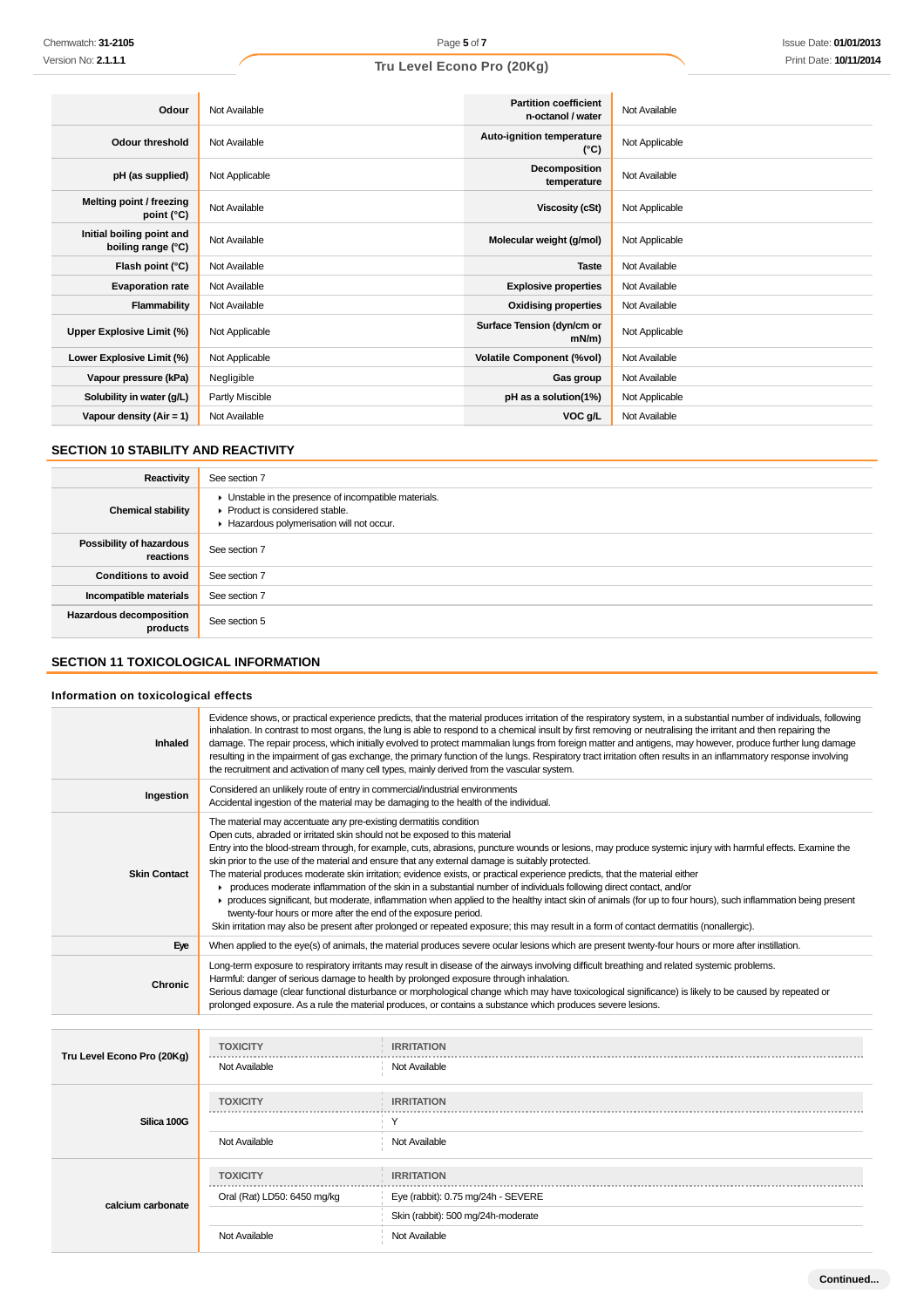– Data Not Available to make classification

| portland cement                                  | <b>TOXICITY</b>                                                                                                                                                                                                                                                                                                                                                                                                                                                                                                                                                                                                                                                                                                                                                                                                                                                                                                                           | <b>IRRITATION</b><br><b><i><u><b>ARRESTSER</b></u></i></b>                                                                                                                                                                                                                                                                                                                                                               |   |  |  |
|--------------------------------------------------|-------------------------------------------------------------------------------------------------------------------------------------------------------------------------------------------------------------------------------------------------------------------------------------------------------------------------------------------------------------------------------------------------------------------------------------------------------------------------------------------------------------------------------------------------------------------------------------------------------------------------------------------------------------------------------------------------------------------------------------------------------------------------------------------------------------------------------------------------------------------------------------------------------------------------------------------|--------------------------------------------------------------------------------------------------------------------------------------------------------------------------------------------------------------------------------------------------------------------------------------------------------------------------------------------------------------------------------------------------------------------------|---|--|--|
|                                                  | Not Available                                                                                                                                                                                                                                                                                                                                                                                                                                                                                                                                                                                                                                                                                                                                                                                                                                                                                                                             | Not Available                                                                                                                                                                                                                                                                                                                                                                                                            |   |  |  |
| Not available. Refer to individual constituents. |                                                                                                                                                                                                                                                                                                                                                                                                                                                                                                                                                                                                                                                                                                                                                                                                                                                                                                                                           |                                                                                                                                                                                                                                                                                                                                                                                                                          |   |  |  |
|                                                  |                                                                                                                                                                                                                                                                                                                                                                                                                                                                                                                                                                                                                                                                                                                                                                                                                                                                                                                                           | WARNING: For inhalation exposure ONLY: This substance has been classified by the IARC as Group 1: CARCINOGENIC TO HUMANS                                                                                                                                                                                                                                                                                                 |   |  |  |
| SILICA 100G                                      | The International Agency for Research on Cancer (IARC) has classified occupational exposures to respirable $(<$ 5 um) crystalline silica as being<br>carcinogenic to humans. This classification is based on what IARC considered sufficient evidence from epidemiological studies of humans for the<br>carcinogenicity of inhaled silica in the forms of quartz and cristobalite. Crystalline silica is also known to cause silicosis, a non-cancerous lung disease.<br>Intermittent exposure produces; focal fibrosis, (pneumoconiosis), cough, dyspnoea, liver tumours.                                                                                                                                                                                                                                                                                                                                                                |                                                                                                                                                                                                                                                                                                                                                                                                                          |   |  |  |
|                                                  | Asthma-like symptoms may continue for months or even years after exposure to the material ceases. This may be due to a non-allergenic condition known<br>as reactive airways dysfunction syndrome (RADS) which can occur following exposure to high levels of highly irritating compound. Key criteria for the<br>diagnosis of RADS include the absence of preceding respiratory disease, in a non-atopic individual, with abrupt onset of persistent asthma-like symptoms<br>within minutes to hours of a documented exposure to the irritant. A reversible airflow pattern, on spirometry, with the presence of moderate to severe<br>bronchial hyperreactivity on methacholine challenge testing and the lack of minimal lymphocytic inflammation, without eosinophilia, have also been included<br>in the criteria for diagnosis of RADS.<br>No evidence of carcinogenic properties. No evidence of mutagenic or teratogenic effects. |                                                                                                                                                                                                                                                                                                                                                                                                                          |   |  |  |
| <b>CALCIUM CARBONATE</b>                         |                                                                                                                                                                                                                                                                                                                                                                                                                                                                                                                                                                                                                                                                                                                                                                                                                                                                                                                                           |                                                                                                                                                                                                                                                                                                                                                                                                                          |   |  |  |
| <b>PORTLAND CEMENT</b>                           | mediated immune reactions.                                                                                                                                                                                                                                                                                                                                                                                                                                                                                                                                                                                                                                                                                                                                                                                                                                                                                                                | The following information refers to contact allergens as a group and may not be specific to this product.<br>Contact allergies quickly manifest themselves as contact eczema, more rarely as urticaria or Quincke's oedema. The pathogenesis of contact eczema<br>involves a cell-mediated (T lymphocytes) immune reaction of the delayed type. Other allergic skin reactions, e.g. contact urticaria, involve antibody- |   |  |  |
| <b>Acute Toxicity</b>                            |                                                                                                                                                                                                                                                                                                                                                                                                                                                                                                                                                                                                                                                                                                                                                                                                                                                                                                                                           | Carcinogenicity                                                                                                                                                                                                                                                                                                                                                                                                          | ✔ |  |  |
| <b>Skin Irritation/Corrosion</b>                 | O<br>✔                                                                                                                                                                                                                                                                                                                                                                                                                                                                                                                                                                                                                                                                                                                                                                                                                                                                                                                                    | Reproductivity                                                                                                                                                                                                                                                                                                                                                                                                           | O |  |  |
| Serious Eye<br>Damage/Irritation                 | ᢦ                                                                                                                                                                                                                                                                                                                                                                                                                                                                                                                                                                                                                                                                                                                                                                                                                                                                                                                                         | <b>STOT - Single Exposure</b>                                                                                                                                                                                                                                                                                                                                                                                            | ✔ |  |  |
| <b>Respiratory or Skin</b><br>sensitisation      | ᢦ                                                                                                                                                                                                                                                                                                                                                                                                                                                                                                                                                                                                                                                                                                                                                                                                                                                                                                                                         | <b>STOT - Repeated Exposure</b>                                                                                                                                                                                                                                                                                                                                                                                          | ✔ |  |  |

**CMR STATUS**

Not Applicable

# **SECTION 12 ECOLOGICAL INFORMATION**

#### **Toxicity**

**DO NOT** discharge into sewer or waterways.

#### **Persistence and degradability**

| Ingredient                       | Persistence: Water/Soil               | Persistence: Air                      |  |
|----------------------------------|---------------------------------------|---------------------------------------|--|
|                                  | No Data available for all ingredients | No Data available for all ingredients |  |
| <b>Bioaccumulative potential</b> |                                       |                                       |  |
| Ingredient                       | <b>Bioaccumulation</b>                |                                       |  |
|                                  | No Data available for all ingredients |                                       |  |
| Mobility in soil                 |                                       |                                       |  |
| Ingredient                       | <b>Mobility</b>                       |                                       |  |
|                                  | No Data available for all ingredients |                                       |  |
|                                  |                                       |                                       |  |

# **SECTION 13 DISPOSAL CONSIDERATIONS**

#### **Waste treatment methods**

| <b>Product / Packaging</b><br>disposal | Recycle wherever possible or consult manufacturer for recycling options.<br>• Consult State Land Waste Management Authority for disposal.<br>▶ Bury residue in an authorised landfill.<br>Recycle containers if possible, or dispose of in an authorised landfill. |
|----------------------------------------|--------------------------------------------------------------------------------------------------------------------------------------------------------------------------------------------------------------------------------------------------------------------|
|                                        |                                                                                                                                                                                                                                                                    |

# **SECTION 14 TRANSPORT INFORMATION**

**Labels Required**